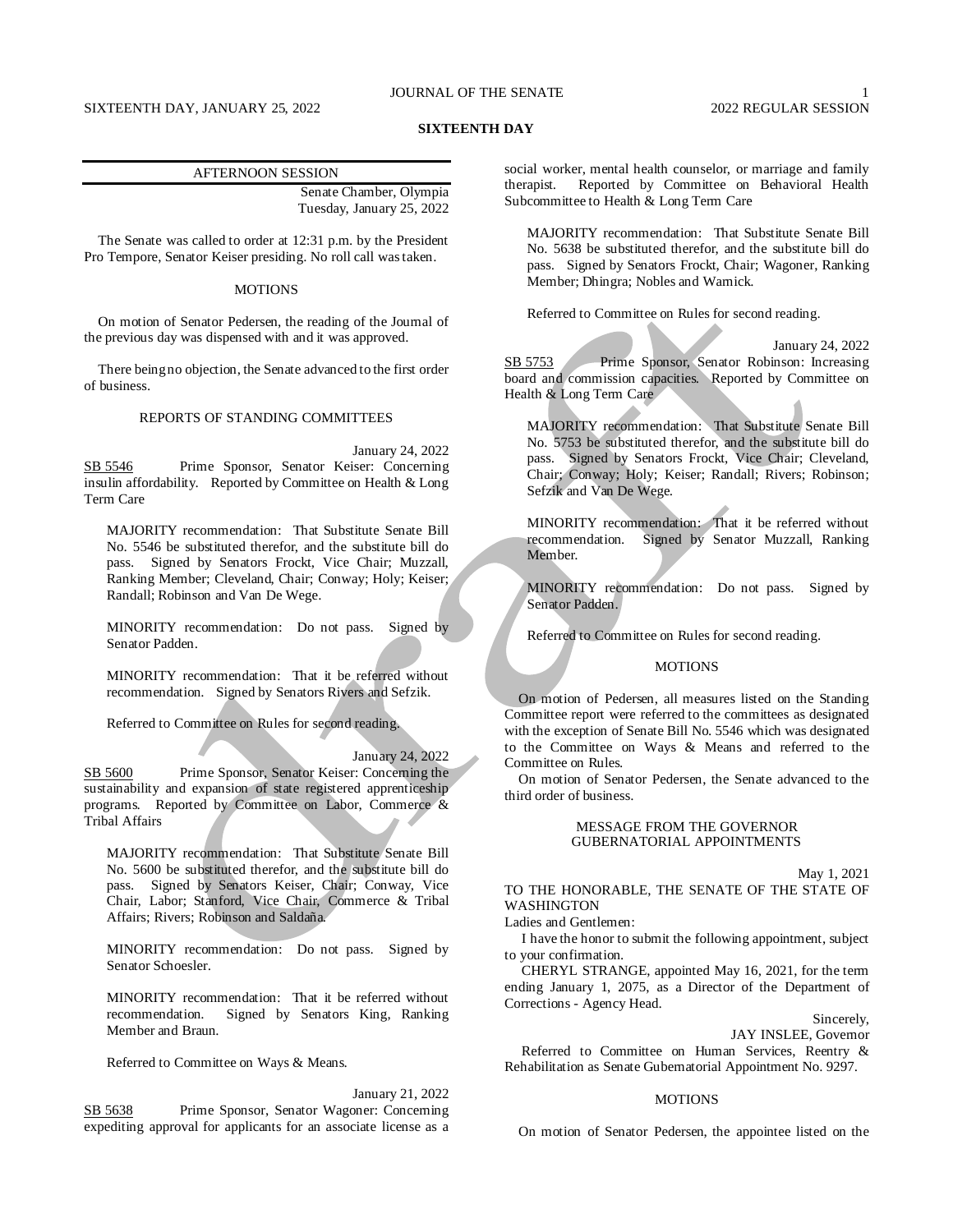Gubernatorial Appointment report was referred to the committee as designated.

On motion of Senator Pedersen, the Senate advanced to the fifth order of business.

## INTRODUCTION AND FIRST READING

## SB 5939 by Senator Muzzall

AN ACT Relating to replacing the long-term services and supports trust program with affordable and optional longterm care insurance coverage; reenacting and amending RCW 42.56.400; adding a new section to chapter 82.04 RCW; adding a new chapter to Title 48 RCW; repealing RCW 50B.04.010, 50B.04.020, 50B.04.030, 50B.04.040, 50B.04.050, 50B.04.085, 50B.04.090, 50B.04.095, 50B.04.100, 50B.04.110, 50B.04.120, 50B.04.130, 50B.04.140, 50B.04.150, 50B.04.160, and 50B.04.900; and declaring an emergency.

Referred to Committee on Health & Long Term Care.

## SB 5940 by Senator King

AN ACT Relating to creating a license endorsement allowing domestic licensed alcohol manufacturers to provide contract packaging services to other alcohol manufacturing licensees within this state; and adding a new section to chapter 66.24 RCW.

Referred to Committee on Labor, Commerce & Tribal Affairs.

SB 5941 by Senator Honeyford

AN ACT Relating to the Washington kratom consumer protection act; adding a new chapter to Title 69 RCW; prescribing penalties; and providing an effective date.

Referred to Committee on Law & Justice.

SB 5942 by Senators Frockt and Pedersen

AN ACT Relating to the uniform college athlete name, image, or likeness act; amending RCW 42.56.270; adding a new chapter to Title 63 RCW; and prescribing penalties.

Referred to Committee on Law & Justice.

SB 5943 by Senators Wilson, L. and Mullet

AN ACT Relating to establishing balanced legislative oversight of gubernatorial powers during a declared emergency; amending RCW 43.06.210 and 43.06.220; creating a new section; and declaring an emergency.

Referred to Committee on State Government & Elections.

SB 5944 by Senator King

AN ACT Relating to establishing an organized retail theft task force; creating new sections; and providing an expiration date.

Referred to Committee on Law & Justice.

SB 5945 by Senator Sefzik

AN ACT Relating to amending the criminal penalty and statute of limitations for human trafficking; amending RCW 9A.40.100; reenacting and amending RCW 9A.04.080; and prescribing penalties.

Referred to Committee on Law & Justice.

- E2SHB 1015 by House Committee on Finance (originally sponsored by Maycumber, Chapman, Tharinger, Graham, Santos and Macri)
	- AN ACT Relating to creating the Washington equitable access to credit act; adding a new section to chapter 82.04 RCW; adding a new chapter to Title 43 RCW; creating a new section; and providing expiration dates.

Referred to Committee on Business, Financial Services & Trade.

ESHB 1041 by House Committee on State Government & Tribal Relations (originally sponsored by Springer, Cody, Ortiz-Self, Gregerson, Frame and Jacobsen) AN ACT Relating to sunshine committee recommendations regarding juveniles; amending RCW 7.69A.020, 7.69A.030, 10.97.130, 13.50.050, and 42.56.240; and reenacting and amending RCW 42.56.230.

Referred to Committee on State Government & Elections.

SHB 1074 by House Committee on Health Care & Wellness (originally sponsored by Peterson, Rude, Leavitt, Wylie, Kloba, Ortiz-Self, Callan, Riccelli, Davis and Pollet)

AN ACT Relating to overdose and suicide fatality reviews; and adding a new section to chapter 70.05 RCW.

Referred to Committee on Health & Long Term Care.

E2SHB 1099 by House Committee on Appropriations (originally sponsored by Duerr, Fitzgibbon, Dolan, Bateman, Ramel, Gregerson, Goodman, Ryu, Kloba, Chopp, Ormsby, Pollet, Fey, Santos and Davis)

AN ACT Relating to improving the state's climate response through updates to the state's comprehensive planning framework; amending RCW 36.70A.020, 36.70A.480, 36.70A.320, 36.70A.190, 36.70A.030, and 86.12.200; reenacting and amending RCW 36.70A.070; adding new sections to chapter 36.70A RCW; adding a new section to chapter 70A.45 RCW; adding a new section to chapter 47.80 RCW; adding a new section to chapter 90.58 RCW; adding a new section to chapter 43.21C RCW; and creating new sections.

Referred to Committee on Housing & Local Government.

HB 1280 by Representatives Ramel, Duerr, Bateman, Fitzgibbon, Berry, Peterson, Goodman, Hackney, Frame, Macri, Pollet and Harris-Talley AN ACT Relating to greenhouse gas emissions reductions in the design of public facilities; and amending RCW 39.35.010, 39.35.020, 39.35.030, and 39.35.050.

Referred to Committee on Environment, Energy & Technology.

# HB 1376 by Representative Fey

AN ACT Relating to registration of land titles; creating new sections; repealing RCW 65.12.005, 65.12.010, 65.12.015, 65.12.020, 65.12.025, 65.12.030, 65.12.035, 65.12.040, 65.12.050, 65.12.055, 65.12.060, 65.12.065, 65.12.070, 65.12.080, 65.12.085, 65.12.090, 65.12.100, 65.12.110,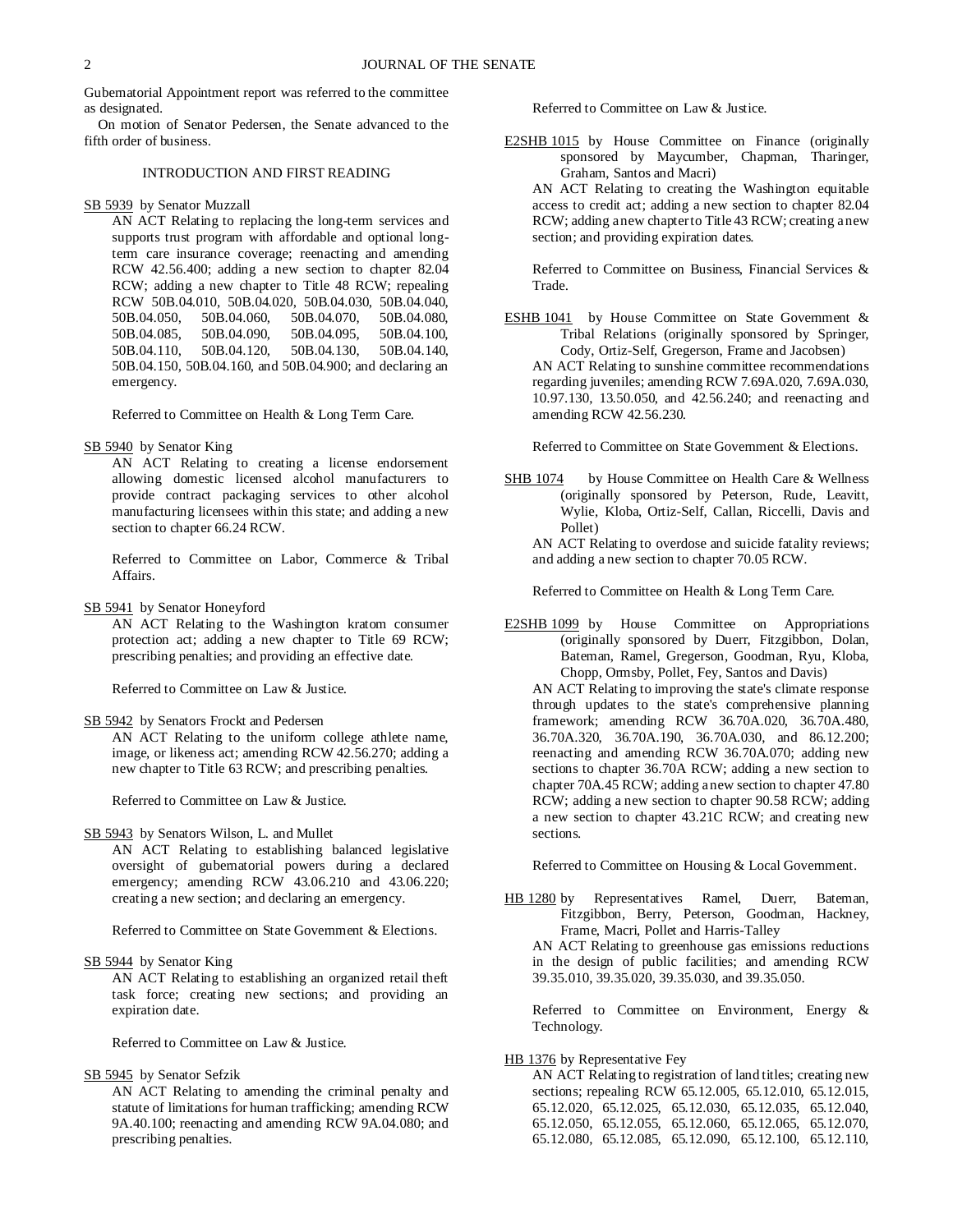SIXTEENTH DAY, JANUARY 25, 2022 2022 2022 2022 2022 REGULAR SESSION

| 65.12.125,                                                       | 65.12.130. | 65.12.135. | 65.12.140, |  |
|------------------------------------------------------------------|------------|------------|------------|--|
| 65.12.150.                                                       | 65.12.155. | 65.12.160. | 65.12.165. |  |
| 65.12.175.                                                       | 65.12.180, | 65.12.190. | 65.12.195. |  |
| 65.12.210.                                                       | 65.12.220. | 65.12.225. | 65.12.230, |  |
| 65.12.240,                                                       | 65.12.245. | 65.12.250, | 65.12.255, |  |
| 65.12.265,                                                       | 65.12.270, | 65.12.275. | 65.12.280, |  |
| 65.12.300,                                                       | 65.12.310, | 65.12.320, | 65.12.330, |  |
| 65.12.350.                                                       | 65.12.360, | 65.12.370. | 65.12.375, |  |
| 65.12.390.                                                       | 65.12.400. | 65.12.410. | 65.12.420. |  |
| 65.12.435,                                                       | 65.12.440, | 65.12.445, | 65.12.450, |  |
| 65.12.470.                                                       | 65.12.480, | 65.12.490, | 65.12.500, |  |
| 65.12.520,                                                       | 65.12.530. | 65.12.540. | 65.12.550. |  |
| 65.12.570,                                                       | 65.12.580, | 65.12.590, | 65.12.600, |  |
| 65.12.620,                                                       | 65.12.630, | 65.12.635, | 65.12.640, |  |
| 65.12.660,                                                       | 65.12.670, | 65.12.680, | 65.12.690, |  |
| 65.12.710.                                                       | 65.12.720. | 65.12.730, | 65.12.740. |  |
| 65.12.760,                                                       | 65.12.770. | 65.12.780, | 65.12.790, |  |
| $65.12.800$ , and $65.12.900$ ; and providing an effective date. |            |            |            |  |
|                                                                  |            |            |            |  |

Referred to Committee on Housing & Local Government.

## HB 1648 by Representatives Vick, Kirby and Dufault

AN ACT Relating to replacing an inactive certificate status with an inactive license designation; amending RCW 18.04.015, 18.04.025, 18.04.055, 18.04.065, 18.04.105, 18.04.180, 18.04.195, 18.04.195, 18.04.215, 18.04.215, 18.04.295, 18.04.320, 18.04.335, 18.04.345, 18.04.345, 18.04.350, 18.04.350, 18.04.370, 18.04.405, and 18.04.430; providing an effective date; and providing an expiration date.

Referred to Committee on Business, Financial Services & Trade.

#### MOTIONS

On motion of Senator Pedersen, all measures listed on the Introduction and First Reading report were referred to the committees as designated.

Pursuant to Rule 46, on motion of Senator Pedersen, and without objection, the Committee on Law & Justice was granted special leave to meet during the day's floor session.

On motion of Senator Pedersen, the Senate advanced to the eighth order of business.

#### MOTION

Senator Kuderer moved adoption of the following resolution:

## SENATE RESOLUTION 8637

By Senators Kuderer, Das, Frockt, Hunt, Keiser, Liias, Lovelett, Nguyen, Nobles, Pedersen, Robinson, Short, Stanford, Trudeau, Wellman, and Wilson, C.

WHEREAS, Women in Cloud is a woman-led, grassroots economic development organization founded in Seattle, Washington working to generate one billion dollars in new economic access for women-led technology entrepreneurs across the globe by 2030; and

WHEREAS, Forbes found that women tech entrepreneurs, despite having received fifty percent less venture capital funding, produce twenty percent higher revenues than their male equivalents; and

WHEREAS, Only five percent of leadership positions in the

technology industry are held by women and more than two-thirds of US start-ups have no women at all on their board of directors; and

WHEREAS, The technology sector has proven invaluable during the COVID-19 pandemic, giving many employers the ability to continue operations with employees working from their homes while the public health crisis continues; and

WHEREAS, As economic relief efforts for small businesses continue during and after the pandemic, it is important for such relief efforts to be carried out in an equitable manner; and

WHEREAS, The underrepresentation of women in technology leadership harms technological development and societal and economic growth, and is unacceptable in the 21st century; and

WHEREAS, The Women in Cloud organization plays a vital role in the ongoing economic recovery period working to ensure women-owned enterprises continue to survive and thrive post pandemic; and

WHEREAS, The Women in Cloud Accelerator Program provides resources, consultation, networking connections, and global platforms for women-led tech companies; and

WHEREAS, The Women in Cloud Universal Digital Upskilling and ReSkilling Program provides over 1000 cloud skilling scholarships, resources, networking connections, and global platforms for women professionals to access economically-fulfilling jobs; and

WHEREAS, The Women in Cloud #empowHERaccess digital advocacy campaign provides industry focused research, resources, networking connections and spotlights women leaders and allies to advance policy for economic and workforce development for women founders and professionals; and

WHEREAS, The Women in Cloud Annual Conference has seen tremendous growth in popularity in just three years with its inaugural conference hosting 450 participants, to an expected global attendance of more than 1,500 for this year's conference; and

WHEREAS, Through the creation of new partnerships in regions beyond the Pacific Northwest, Women in Cloud has expanded their accelerator program to eight other countries around the world; and

WHEREAS, The Washington State Legislature encourages other legislatures across the nation and governing bodies in other countries to partner with Women in Cloud to ensure women-led technology firms have equitable access to economic opportunity for generations to come;

NOW, THEREFORE, BE IT RESOLVED, That the Washington State Senate recognize the value of this initiative to inspire, empower, and accelerate the growth of women-led technology companies and promote the efforts of women entrepreneurs and leaders; and

BE IT FURTHER RESOLVED, That copies of this resolution be immediately transmitted by the Secretary of the Senate to the Women in Cloud Digital Summit 2022, to be held virtually on January 26 through 28, 2022.

Senator Kuderer spoke in favor of adoption of the resolution.

The President Pro Tempore declared the question before the Senate to be the adoption of Senate Resolution No. 8637.

The motion by Senator Kuderer carried and the resolution was adopted by voice vote.

### MOTION

At 12:44 p.m., on motion of Senator Pedersen, the Senate adjourned until 1:30 p.m. Wednesday, January 26, 2022.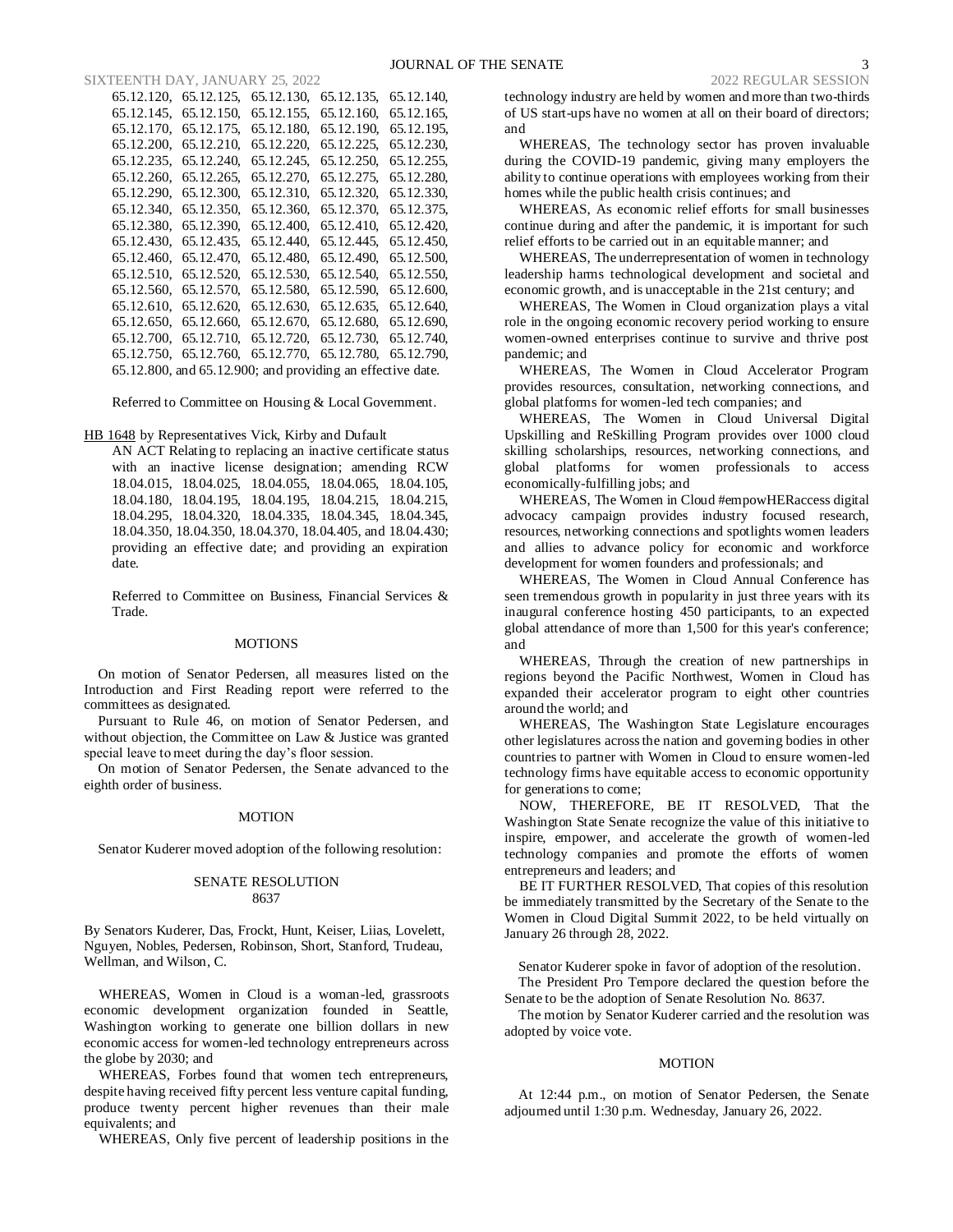KAREN KEISER, Deputy President of the Senate SARAH BANNISTER, Secretary of the Senate